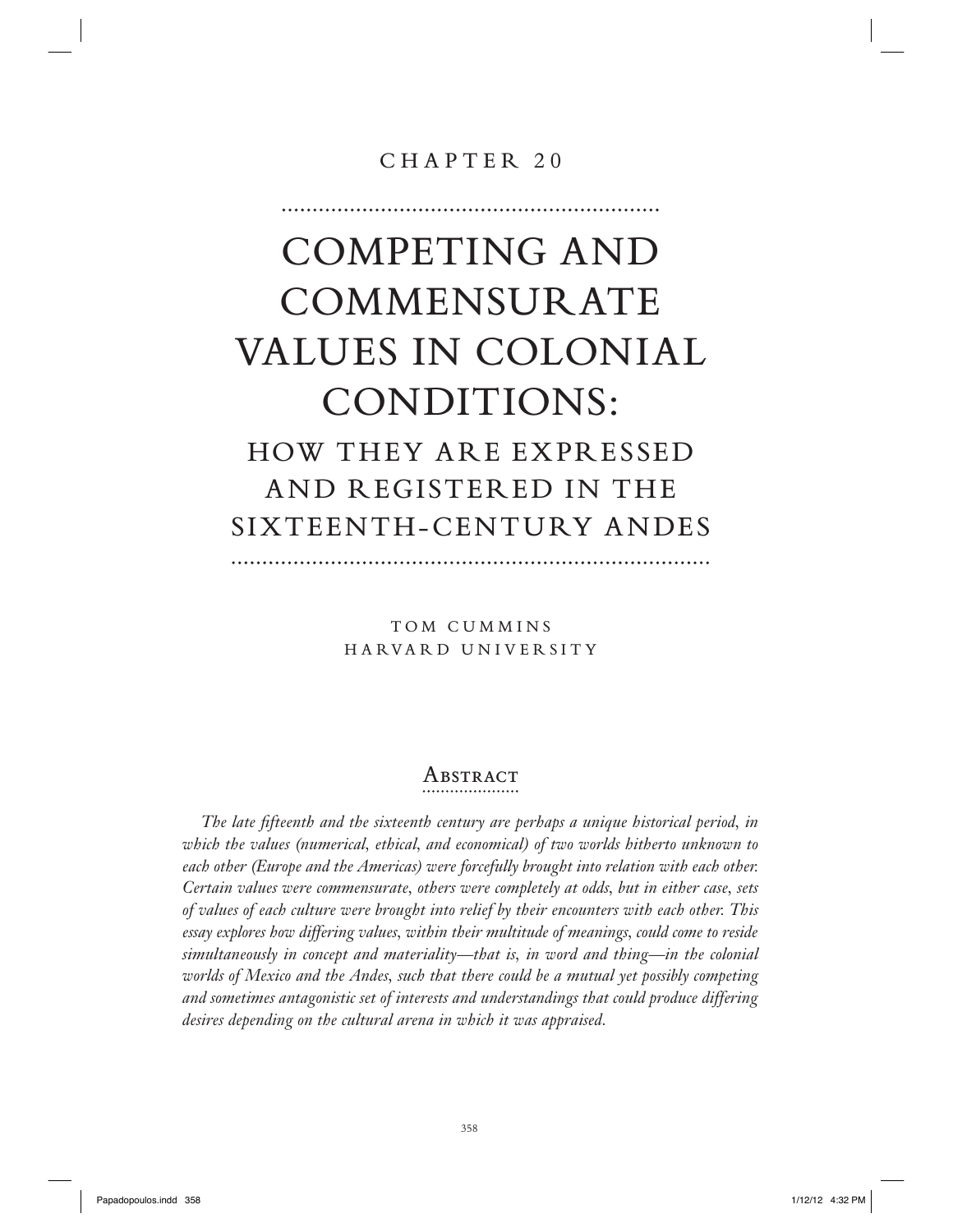### Valer un Peru

If we include the Inca, the Maya, and so many others in America as peoples and cultures of the ancient world, then the ancient world and the modern world existed simultaneously and unknown to each other in 1491. The values of each ancient world—economic, ethical, moral, quantitative, aesthetic—existed freely, unencumbered, and unchallenged, as if absolute in certainty of history and geography. Then, in less than a wink of Cronos's eye, the ancient world of the Americas became a New World, as early modern Europe began to expand beyond the classical world of Hercules to place those values in open competition.

Two manuscript illustrations, from sixteenth-century Peru and sixteenth-century Mexico, manifest this temporal and geographic passage within the mythological terms of both ancient worlds and the differing values they came to have in the early modern world. The first image (Figure 20.1, *see color plates*) appears in Bernardino de Sahagún's *Historia General,* an encyclopedic work about Aztec history, customs, and culture that was ordered to be seized in 1577 by Philip II before it could be completed. Written in both Spanish and Nahuatl, the texts are arranged in parallel columns of mutually unintelligible words—languages with no common linguistic origin. The images are normally interspersed within the column of Spanish text. The full intent of their illustrative function is still to be determined, but at one level they clearly and succinctly mediate between these two languages, which often record different accounts about the same subject.<sup>1</sup> However, before the bilingual texts begin, on folio 1, the gods of the Aztec are depicted. The first image represents the Aztec titular deity Huitzilopochtli. He is identified by his Nahuatl name, written to the left, and the ritual paraphernalia that he wears is described in the text. Nonetheless, to make him at all comprehensible to a European audience, Sahagún has glossed the figure with a text that labels the Aztec god as being another Hercules ("otro Hercules"), as if the two pagan religions were in some way analogous; as if the religion and peoples of classical antiquity were in some fundamental way equivalent to the peoples and religion of the Aztec.

The other image (Figure 20.2, *see color plates*), from Martín de Murúa's manuscript, begun around 1589 and originally titled *La Famossa Ystoria y probanza hecha de el origen e cri[acion] e primera posesion de los grandes señores Reyes yngas,* also includes a reference to the classical hero Hercules, this time connected with the mythic Inca and the source of Spanish wealth, the mine of Potosí.<sup>2</sup> The mine, discovered in 1545, transformed the global notion of wealth and value. It was the envy of all other European states and enabled a new global market. In 1600, luxury and violence were the hallmarks of this city of some 200,000 residents, located at an altitude of more than 3,600 m.

In the image, we see the mountain rendered rather schematically, as two Andeans appear on the slopes, climbing upward along the paths. The figure on the right slope follows and pushes a loaded llama. The scale of the figures is not proportional to the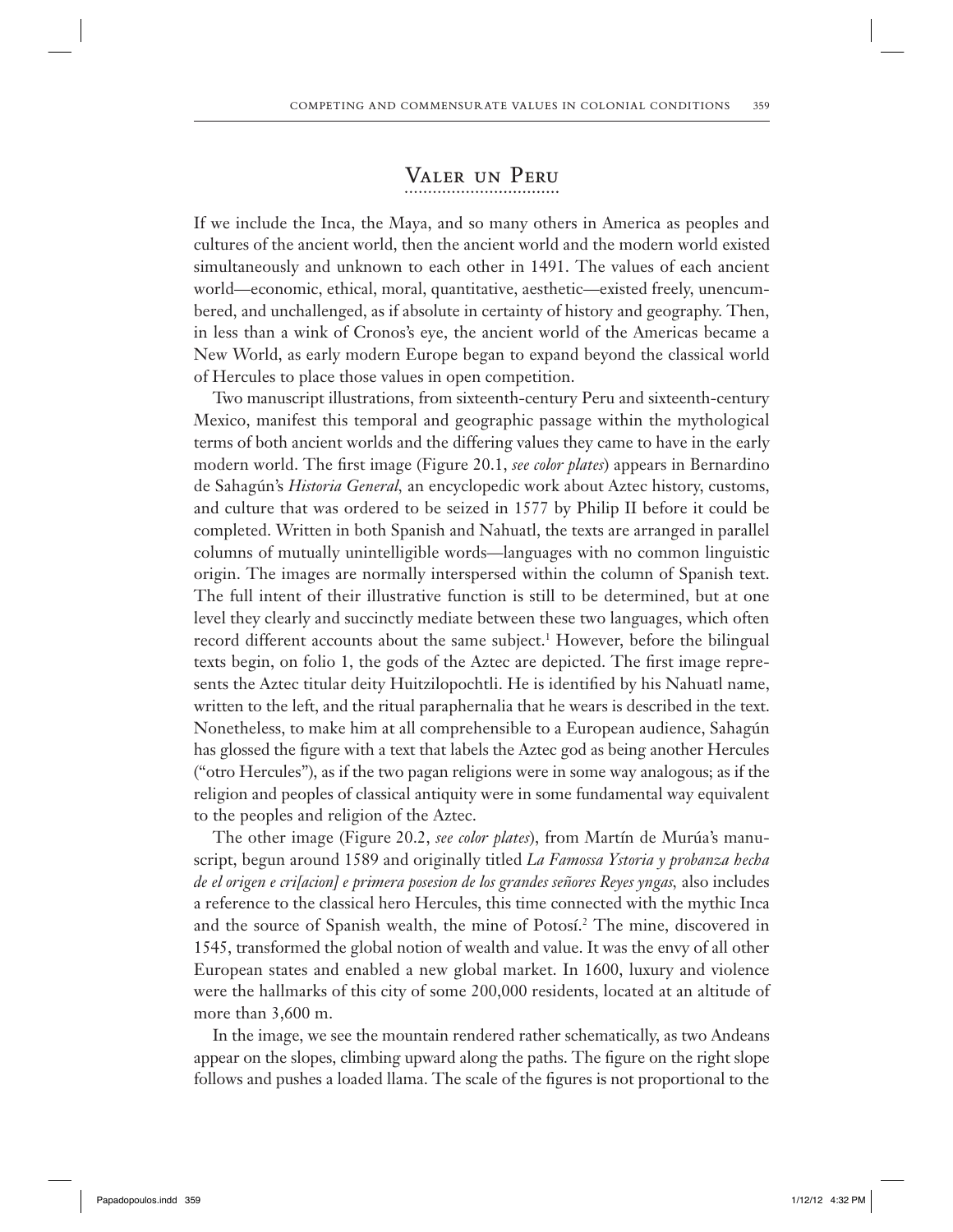mountain; a realistic image is not intended. Rather, this is also an allegorical composition that combines several different images to evoke the connection between Spain and Peru, between the Inca past and colonial present and the ancient legacy of Spain. The figures ascending the mountain are to be read as personifying the human force that extracts silver from the dark interior mine shafts, depicted as a set of crisscrossing black lines set against a dark green background. This last color is deceptive; before oxidation, it would have been bright and shimmering—as actual silver, probably silver from the mine itself, was used to represent the plentitude of Potosí's riches. The allegorical reading of the image, however, is dependent on the figure of an Inca who stands behind and dwarfs the great mountain, embracing the two columns that represent the Pillars of Hercules. While this figure has an allegorical function, it is quite specific in iconographic detail and figural rendering. Dressed in a green *uncu* (tunic) with a V-neck, a red cape, large spool earrings, and the *mascaipacha* (Inca crown), the figure has a strikingly portrait-like countenance. He grasps the Pillars of Hercules, which have crowns placed above the capitals, just as they do in Seville, where they are placed on the walls of the town hall. Above the pillars is written "Plus Ultra." The Inca, however, enunciates something else: "Ego fulcio collumnas eius" ("I hold its columns upright"). That is, the Andeans who produce the new wealth of Peru, by working the mines, are first shown as they march up that horrible hill to extract the silver. This realistic image is superseded in scale and detail by the allegorical image of the Inca, who stands for all Andeans and their imperial past, a past that now supports the Spanish empire. This allegorical image presents no small truth to the intended viewer, Philip II, and the Pillars of Hercules, a part of his royal iconography, are no longer the gateway to the New World. The New World now supports the Old, and without it the pillars would collapse.

The two images, either by analogy or allegory, bring the two ancient worlds together to express visually the two driving energies of the early modern colonial expansion: the intolerance of monotheism and the destructive avarice of merchant capitalism. This is the unique moment of a clash of values and the triumph of one set of values over the other. Sahagún's image is about the imposition of the religious values of Europe. The image of Postosí is about transformation of the Inca understanding of silver, as an expression of the sacred, to the universality of silver in terms of exchange value. As soon as the silver of Potosí entered into this arena of value, it caused inflation in China and Turkey and financed wars around the world. This value is literally incorporated into the surface of the image.

What is of interest, then, for the theme of this volume, is that the values (numerical, ethical, and economical) of the ancient and the early modern worlds were brought into relief by their encounters with each other. It is in part what Franz Fanon meant when he wrote about North Africa's struggles against Europe: "The phenomena of counter acculturation must be understood as the organic impossibility of a culture to modify any one of its customs without at the same time re-evaluating its deepest values, its most stable models" (Fanon 1967:41–42). That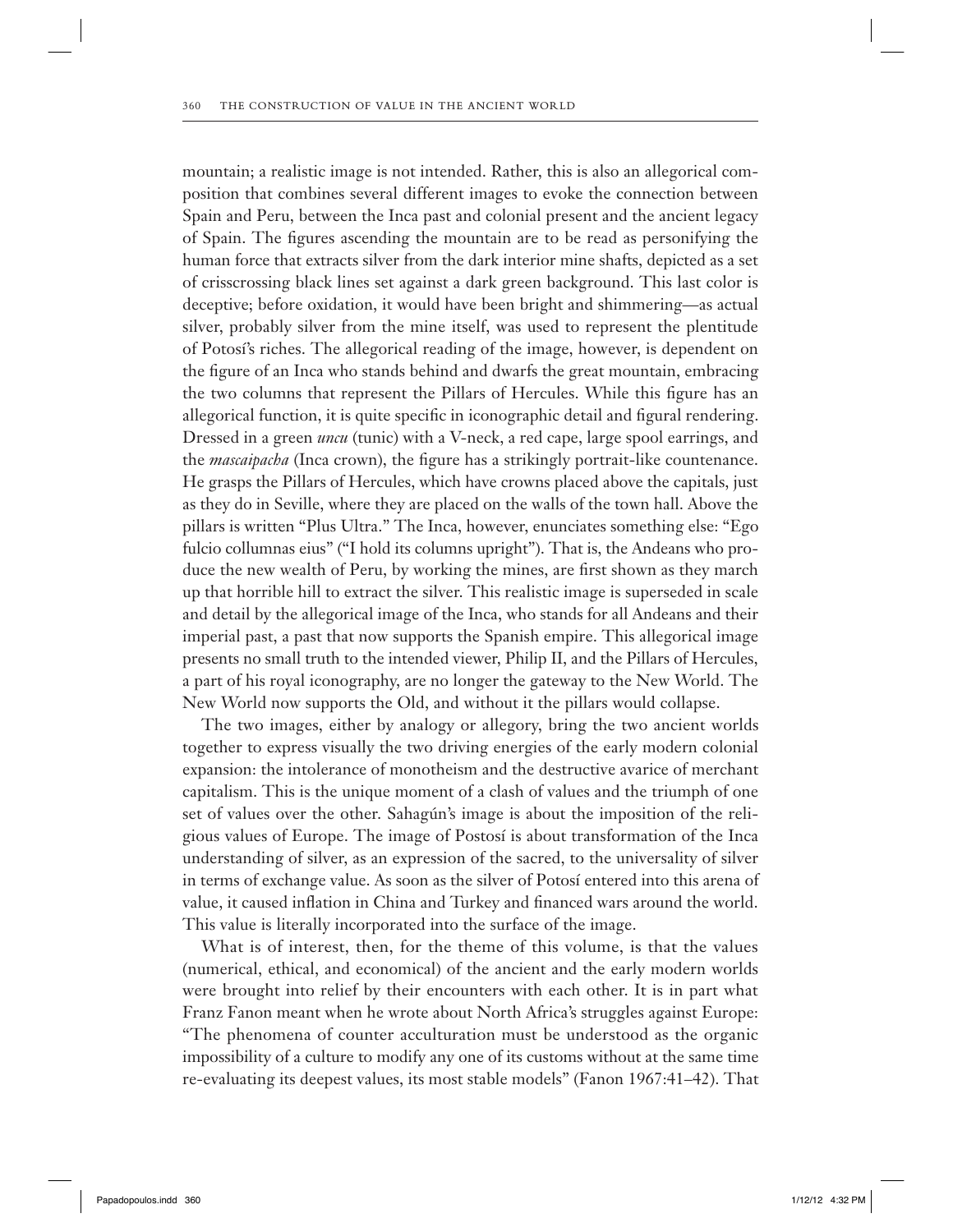is, values are always at risk in the struggle over power. And, more importantly for this volume, values in all their myriad incantations and what they are understood to mean become revealed at maximum historical points of confrontation as conditional, arbitrary, and dangerous.

In this often violent encounter, the systems of value of both worlds could be revealed as being not absolute or impermeable. They could, in fact, be commensurate and incommensurate simultaneously and therefore transformative and transformed. Often, of course, the transformative value and the transformation of value was by writ of force, in which one set of values was deemed superior, and therefore superiority was both claimed and realized by the heirs of the ancient classic world. One need only read Anthony Pagden's *The Fall of Natural Man*  to understand how Aristotle's hierarchical values for the definition of a civilized society were used to measure New World society—which "surprisingly" came up rather short.

But in this paper I am not so interested in these metavalues—values by which a civilization or culture is consciously defined through the well-articulated reflection of philosophy, custom, and/or law. Rather, I am interested in how differing values within its multitude of meanings can come to reside simultaneously in concept and materiality—that is, in word and thing—in the colonial worlds of Mexico and the Andes, such that there can be a mutual yet possibly competing and sometimes antagonistic set of interests and understandings that can produce differing desires depending on the cultural arena in which it is appraised. I shall concentrate on examples from the Andean world, but similar examples could be found throughout the Americas.

It is important to start with the word "value" itself, what it meant in sixteenthcentury Spanish and English and then its Quechua (the language of the Inca) equivalents, as recorded in bilingual dictionaries, before discussing examples of specific things and images, the material arena where values are manifested within a colonial condition of simultaneity. There is no structural hierarchy or causal relationship implied in this order; rather, the simultaneities and transformations I want to address are most easily understood first within an examination of these dictionary entries. Nonetheless, the definition of words should never be thought of in abstract etymological terms. Languages are spoken by people who more or less understand the meanings of words, regardless of the controlling force of a dictionary. For example, Spanish and Quechua and the value systems they express were embodied by the *mestizo* and *indio ladino* (bilingual and bicultural) Andean. There are myriad documents (wills, trials of extirpation, lawsuits) in which the multilinguistic and multicultural value systems are put on public display. In colonial Peru, this condition reached the maximum expression both textually and visually in the person and image of Guaman Poma de Ayala (Figure 20.3). In his 1,000-page illustrated manuscript, *Nueva coronica i buen gobierno,* one sees his own self-presentation as author, dressed in Spanish and Andean clothes, surrounded by the figures of his ancestors, whose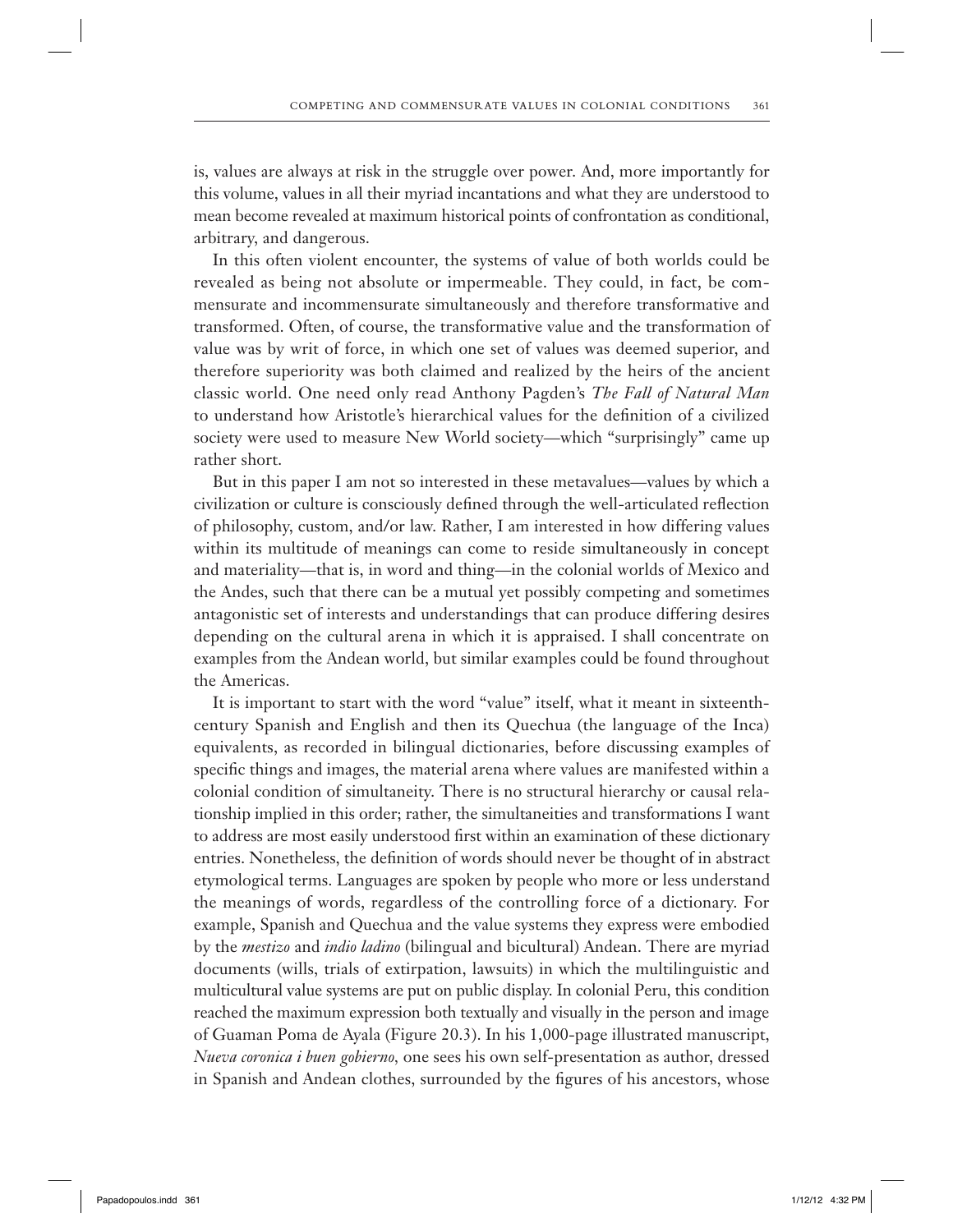ancient values he seeks to transmit through writing and drawing to his modern audience: the king of Spain. However, what and how these values were defined is at question.

It is therefore important to point out that the noun "value" and the verb "value" have two main meanings in both Spanish and English: principles and worth. Worth is further divided into two different ontological but related categories, the summation of numbers and the quantity of exchange value. I cite, for example, two abbreviated entries from the first Spanish dictionary, *Tesoro de la lengua castellana o española,* compiled by Sebastían de Covarrubias y Orozco and published in Madrid in 1611, that are related to the word *valor* (value), a word not defined in the dictionary.

The first term, *estimar,* is defined as "vale apreciar, preciar, ponderar, revenciar" and refers



**Figure 20.3.** "Pregunta El Autor" ("The Author Inquires"), ink on paper (Guaman Poma de Ayala *El primer nueva coronica y buen gobierno*1615:366 (368); Royal Danish Library).

first of all to value in terms of price and summation. The second term, *honra,* is defined as "vale reverencia cortesía que se haze a la virtud"—that is, value as the quality of virtue recognized in the character of a person. In this context of meaning, values of a culture reside in a person; they are personified by the character of a person. These values may be intangible, unexchangable, but they are collectively held and embodied in individuals, whom we might call heroes. Hercules is the paradigmatic persona of a hero, embraced by the Hapsburgs as expressing their virtues as leaders; hence, the Pillars of Hercules come to represent the exceeding of Hercules himself by Charles V and his descendants.

The Spanish words and definitions found in Covarrubias's Spanish vernacular dictionary appeared three years earlier in a bilingual Spanish–Quechua dictionary composed by González Holquín (1980 [1609]). They are discussed in Gary Urton's essay (this volume) in terms of how the quipu was used. These words are not just restricted to numerical calculation, however. I begin with the word *yupani,* a verb:

- *yupani = contar y hazer cuentas:* to sum up
- $\gamma u p a \gamma = \text{c}u \text{ent} \text{a}$ : summation
- UÑ*yupana qquelca o qquipu = las cuentas por* ñudos *o por escrito:* summation by quipu or writing
- UÑ*yupa o yupay = el precio de la cosa, el valor, o estima:* the price, worth, or value of something
- UÑ*yupa = lo que es contado o tenido por algo, o equivalente y igual:* what is counted or exchanged, or is equivalent and equal (exchange value)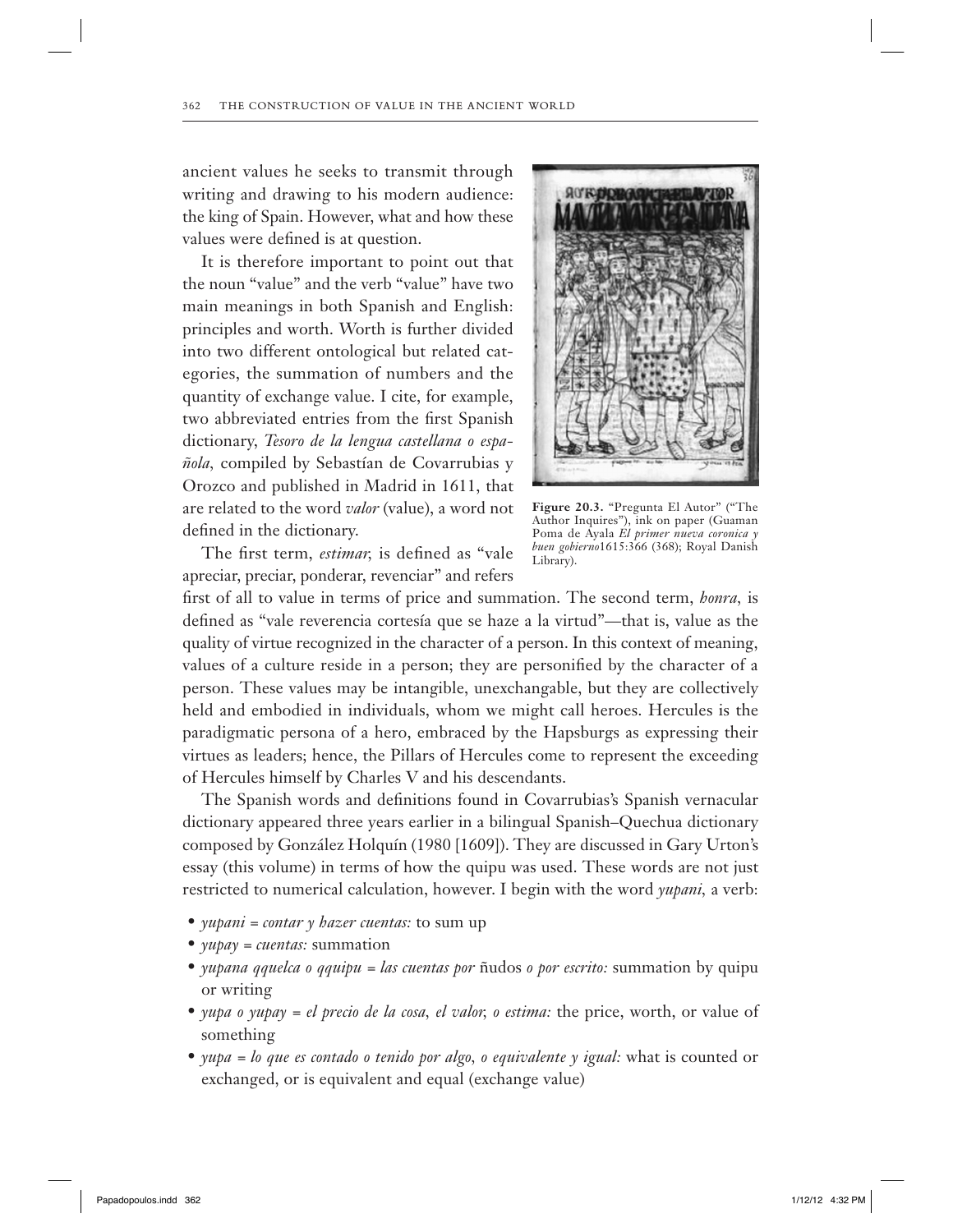- UÑ*yupay yupay = la honra o estima o aprecio honoroso:* to honor or hold in high regard or honorific esteem
- *yupayok yupaniyok = honarado:* honored
- yupayçapa o checa manta yupayok = honoriadissimo: highly honored

Immediately, one overriding question comes to mind: How is it that the Quechua noun *yupay* and verb *yupani* express the same disparate concepts of value (summation and esteem) as their Spanish equivalents? Moreover, the Aymara term *haccu* also conveys the concepts of counting, numerical value, honor, and esteem (Bertonio 2006 [1612]). Is this simply a coincidence? Is there an intrinsic relation between summation and moral quality and hence something natural about value that explains this commensurability in the concept of value as defined in the language of dictionaries? Or is there a historical condition, a colonial condition in this case, in which the varying concepts of value as held by two radically different cultures can be seen to reside in the same object and/or practice, even though, within a colonial context, the values of each culture, when brought into relation with each other, may express profound difference and antagonism and even spark aggressive conflict? But the fact that sometimes competing values continue to reside in the same object type and/or practice might, among other things, allow for the study of the origins of practices and things, which allows for the illusory academic practice of ethnographic analogy. That is, there can be commensurate and incommensurate qualities that simultaneously express values and beliefs.

Before examining a few material cases, it is important to remember that as far as we know, there was no market or money in the Andes. Gold and silver, as well as the highly developed metallurgical techniques used by Andeans, were directed toward metaphysical expression (Lechtman 1996). The materiality of gold and silver, in terms of their inherent qualities, such as brilliance and degrees of quantity, could of course be used to express a hierarchy of political esteem within a set of religious and social mores (Cummins 2002). The Spanish discovery and quick exploitation of the rich deposits of gold and silver quickly changed that, and a Spanish expression still used today, *vale un Peru* (worth a Peru), means to hit the jackpot. For the Spanish, this meant first acquiring gold and silver objects from the ransom of Atahualpa and then converting that value to its intrinsic exchange value by melting it down into bullion, by which Charles V, Holy Roman Emperor, could raise a mighty army against Barbarossa, Suleiman the Great's admiral, who possessed Tunis. But *vale un Peru* can also be phrased as *vale un Potosí*, which recognizes the discovery in 1545 of the richest silver mine ever encountered, which, as mentioned, caused worldwide inflation and spurred international trade. The wealth of this mountain is the subject of Murúa's allegorical image (see above, Figure 20.2), but in reality, the discovery and the colonial organization to exploit its riches meant drawing on the same form of labor recruitment that had been used by local Inca community leaders, *curacas*, who were compelled to produce human labor for the mines. These leaders, in turn, called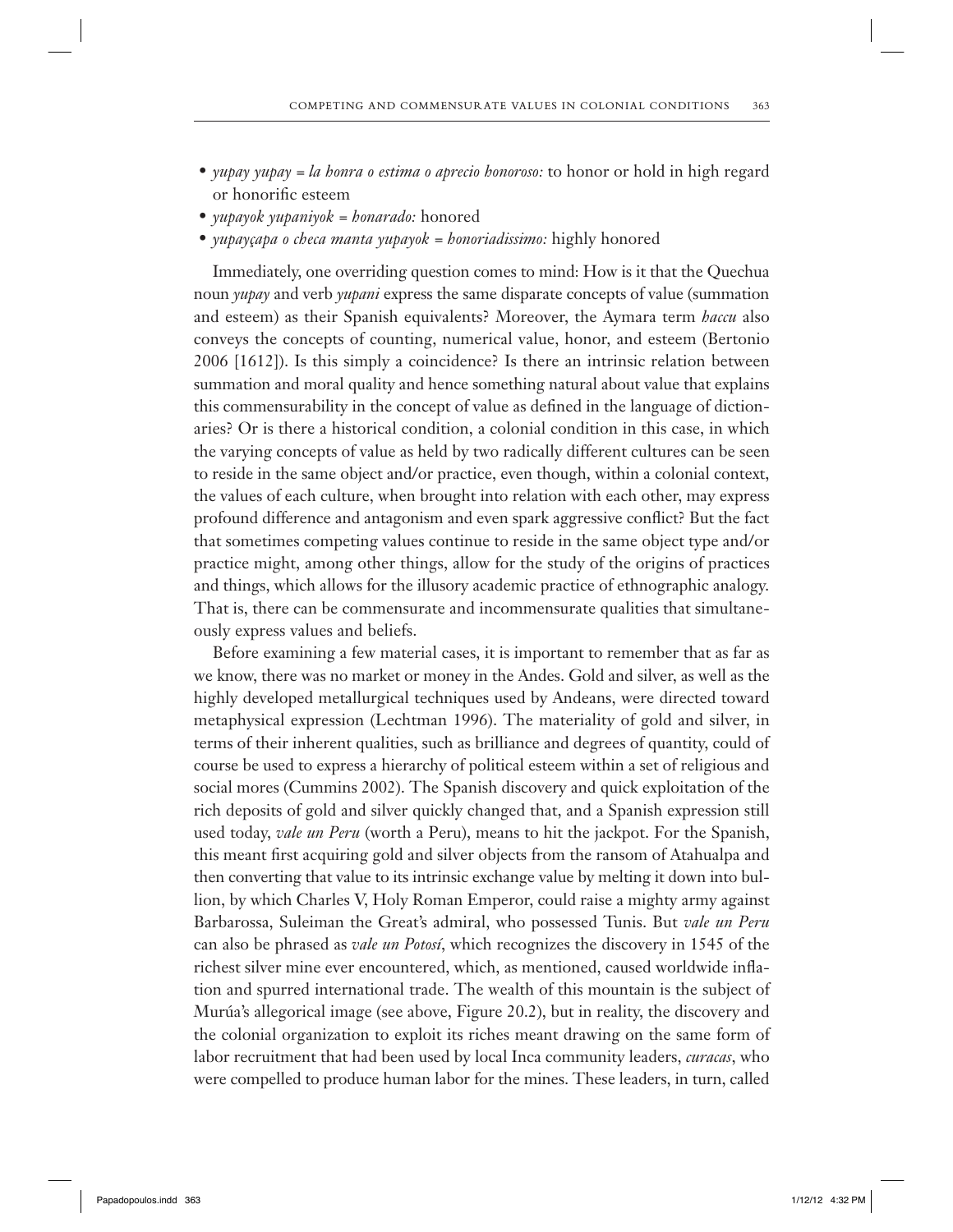upon the traditional values of the communities (obligation, respect, communal reciprocity) to fulfill their obligations to the state.

For Spaniards, this process meant respecting certain traditions that sustained authority and thereby integrating systems of value in terms of human esteem. For Andeans, it meant this as well, but it also meant being brought quickly into the sphere of mercantile capitalism while maintaining Andean economic forms of reciprocity at the same time. Gold and silver now took on a new expressive value: exchange value, alienated labor, and the symbolic value of the shape of the coin and the images of royal authority stamped into the metal itself. Again, we can turn to the drawings of the Andean Guaman Poma for the new role that metal is given in the Andes (Figure 20.4)*.* Although the drawings illustrate the presence of money and its exchange value, what is interesting in the manuscript is how many times money and its exchange are depicted; there is an almost obsessive quality to this repetition. The issue of counting the numerical as well as the monetary value of coins is something new and intrusive, but it becomes a part of the colonial Andean's life. His images of money exchange also imply a different concept of labor time. Labor time is no longer measured through reciprocity, in which its value is returned immediately and in kind, or is put off into the future. Labor time is given a new value, based on things such as coca, corn flour, cloth, and their price.

I will leave these issues temporarily and return to one of the expressions of value in Quechua: "yupana qquelca o qquipu" (las cuentas por ñudos o por escrito; summation by quipu or writing). It is no coincidence that this relationship between traditional Andean and European forms of accounting is conflated in a single image by Guaman Poma de Ayala (Figure 20.5). The image depicts a colonial



**Figure 20.4.** "Indio Capritan Aquila a otro indio por el yndio enfermo azogado porque no se acaue de murir" ("A mine labor captain 'rents' another Indian for an ill Indian who is at the point of dying from mercury poisoning"), ink on paper (Guaman Poma de Ayala, *El primer nueva coronica y buen gobierno*  1615:531 (535), Royal Danish Library).



**Figure 20.5.** "REGIDORES TENGA LIBRO QVIPO, CV[EN]TA" ("Native administrator has the book and knotted strings [quipu] he keeps accounts") ink on paper (Guaman Poma de Ayala 1 *El primer nueva coronica y buen gobierno* 615:800 (814); Royal Danish Library).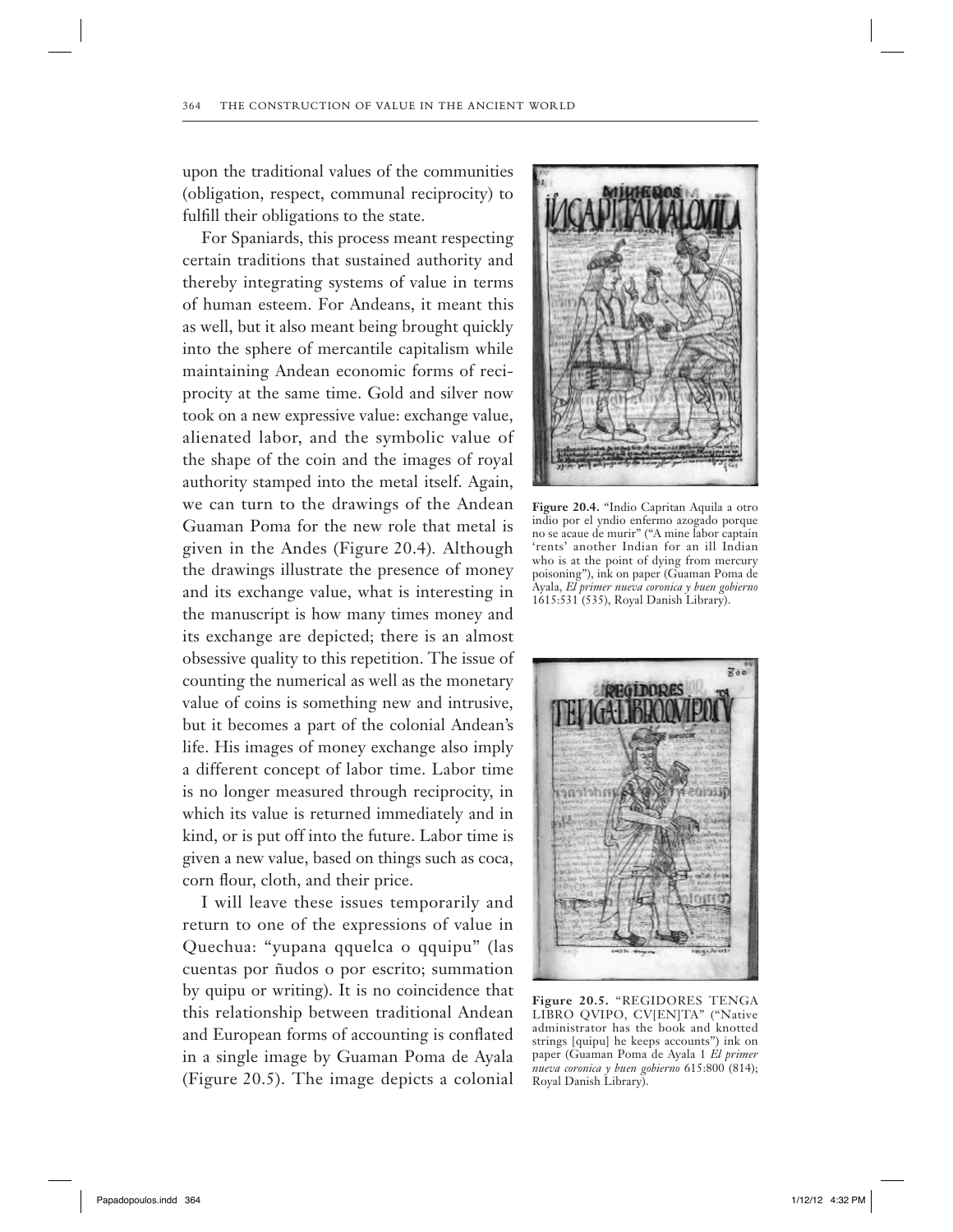native official responsible for keeping the accounts of his community. The standing figure holds a staff of authority in one hand and a ledger and quipu in the other. The text alongside reads: "REGIDORES TENGA LIBRO QVIPO*,* CV[EN]TA" ("Regidor must have book and quipu [to keep] accounts"). What we read and see in Guaman Poma's image is that these two forms, book and quipu, become commensurate loci of the register of numerical value. We can see that together they imply a deep and perhaps unconscious realignment of values in Quechua, such that two things are able to be commensurate. We must then think that the issue of value is being realigned so that the Quechua term that unites moral value, in terms of honor, and money value is expressed by the same terms in relationship to silver extraction and the market and that they have a dramatic effect on the nature of Andean things of high symbolic value.

The effect of the colonial market system on the expansion of the production and use of a traditional object is perhaps best exemplified by the transformation (or commodification) of the role of coca in colonial native society.3 Coca leaves were highly restricted under the Inca. Only the elite had access to them, and all coca fields were owned by the Inca (see Pizarro 1965:270 [1571]). Coca was considered sacred and had a divine origin. It was not only chewed by the elite but was offered to the gods, as seen in an image, again by Guaman Poma, of an Inca's sacrifice to an Andean deity (Figure 20.6, *see color plates*). There is no pre-Hispanic representation of the offering of coca in a ritual offering. This act was performed in earnest and with respect and awe for the supernatural. The colonial image of this ritual act takes as its subject this Andean value and casts it within an entirely negative connotation. Coca is being offered to a false god, a demon, and coca itself is therefore possibly demonic (Toledo 1874:11 [1571]).

Under Spanish suzerainty, coca was still masticated primarily by Indians, but it no longer functioned only as a divine substance and it was no longer a royal privilege to chew it. The coca leaf became a commodity that was sold to Indians for its narcotic properties and its ability to prolong labor under arduous conditions and to suppress hunger and cold. The Spaniards not only tolerated the expanded use of coca, which was a cash crop under their control, but actively fostered it. Forty years after Pizarro's arrival, Polo de Ondegardo wrote that coca use and production had increased more than 50 times over (cited by Markham 1977:158 [1910]). Cieza de León records that in the years of 1548, 1549, and 1551, coca was already a lucrative crop and that there had never been a plant in the entire world that was so highly valued. Coca from the various *repartimientos* (administrative districts) of Cuzco and La Paz brought in an income of between 20,000 and 80,000 pesos. Most of the coca was taken to Potosí, the rich mining center in southern Bolivia, where it was sold to the Indians (Cieza de León 1553:chapter 110, 292). Cieza goes on to note that many a Spaniard had retired to Spain on the proceeds of this crop.

The extreme wealth generated by coca in the late 1540s and early 1550s was due to a limited supply controlled by those Spaniards who had Inca coca fields in their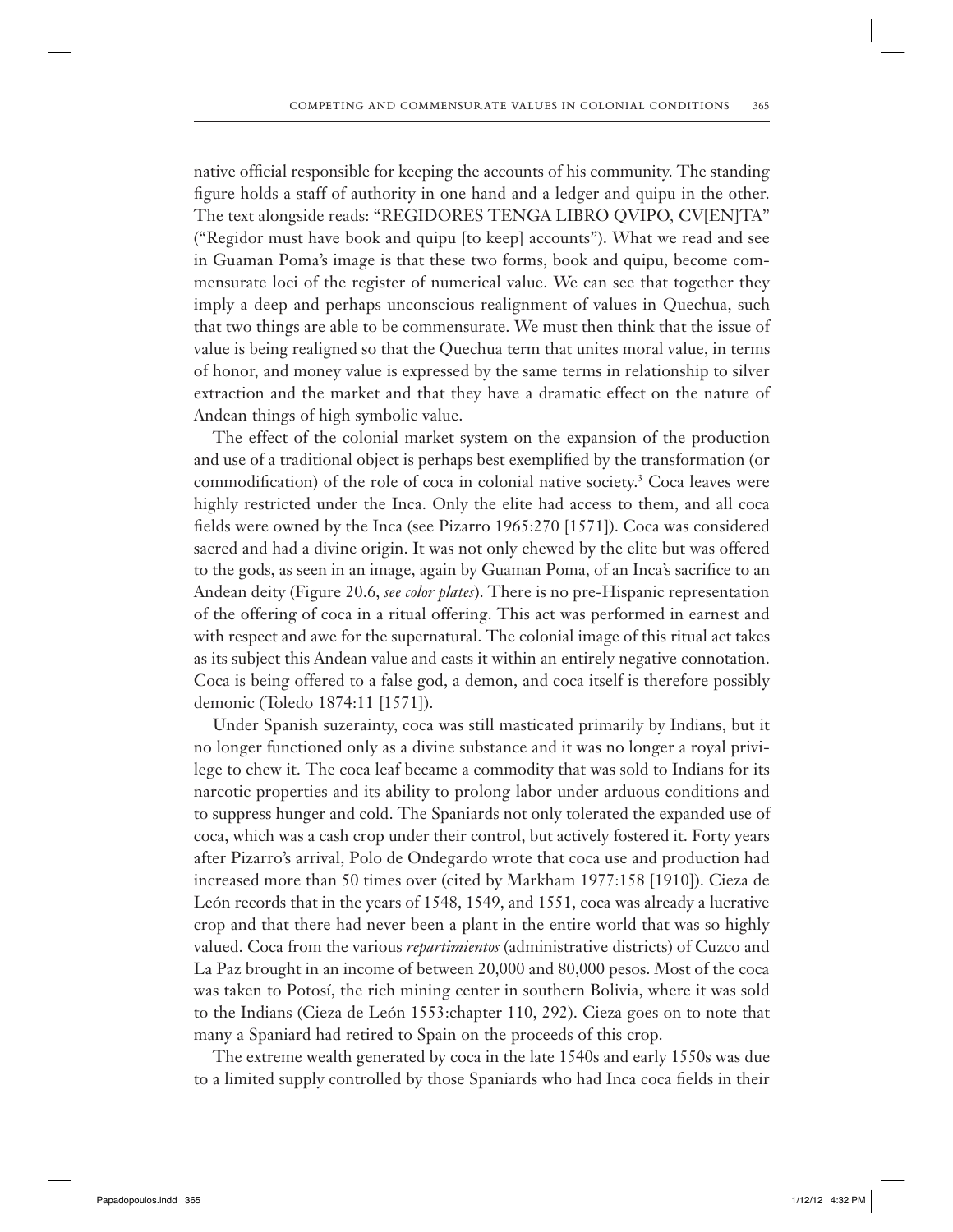*repartimientos encominedas* (areas in which specific Spaniards had access to the labor and tribute of the natives living there). With an understanding of the commercial value of coca, everyone who could set about planting coca fields. Cieza says that the price of coca dropped with increased productivity (Cieza de León 1553:chapter 110, 292). The volume grew, however, so that overall, capital realization increased.4

The commerce in coca did not mean that coca lost its sacred aura to native Peruvians; in fact, it became more accessible as a divinatory offering by natives of all social levels.<sup>5</sup> In addition to its earlier "Andean" value, it acquired a distinctly Western economic value. Acosta (1940:144 [1590]) says that not only did Indians spend their money for the coca leaves, but they used the leaves themselves as money. Commercialization (secularization) of coca (an act of acculturation) meant wider distribution and use. It also meant that the circulation of coca exceeded the social exchange value it had within traditional contexts and now circulated as a kind of universal equivalent and that it could be exchanged for something of equal monetary value. Acculturation was therefore effected as much through the commercialization of traditional objects or substances as by their prohibition. Such commercialization was in fact more effective because it made Andeans dependent, at least partially, upon a market system to acquire what had previously been obtained through redistribution—however restricted that might have been. To enter into a market system, most Indians needed to sell their labor, an act that tied them more closely into an economic relationship with the Spaniards based solely on European terms. What is equally important is that coca, once purchased, reentered the Andean value system in the sense that it would be either ritually offered to the *apus* (mountain divinities that controlled metaphysical forces) or shared with communal members. At the same time, the sharing of such a substance represented a system of wealth and/ or expenditure that was new and different yet was now fully intertwined with the preconquest system of value, both economic and ritual. Nothing binds competing and even antagonistic values better than the need to sustain integrity. This is the full meaning of Fanon's discussion of values (see above) and their alteration.

Traditional items such as coca and their colonial use might seem from a historical distance as evidence of native resistance to colonial acculturation, yet they can also be categorized as the opposite, becoming a sign of reduced independence.<sup>6</sup> In this sense, there was again a certain permissiveness, this time by political authorities, toward native products that were at the same time deemed pagan, idolatrous, or reactionary. Time and again, Spanish authorities equated coca with pagan practices, drink with idolatry, and native textiles with reactionary politics, yet at the same time these items were often openly produced and sold in the marketplace. That is, exchange value of the market trumped moral Christian value, which in turn allowed Andeans to continue to use sacred entities such as coca and *aqha* (corn beer).<sup>7</sup> Coca was an entirely new substance for the Spanish, so its Quechua name was continued. *Aqha*, as it came into the colonial orbit as a commodity, became known as *chicha,* a Caribbean term used by the Spanish for all American fermented drinks.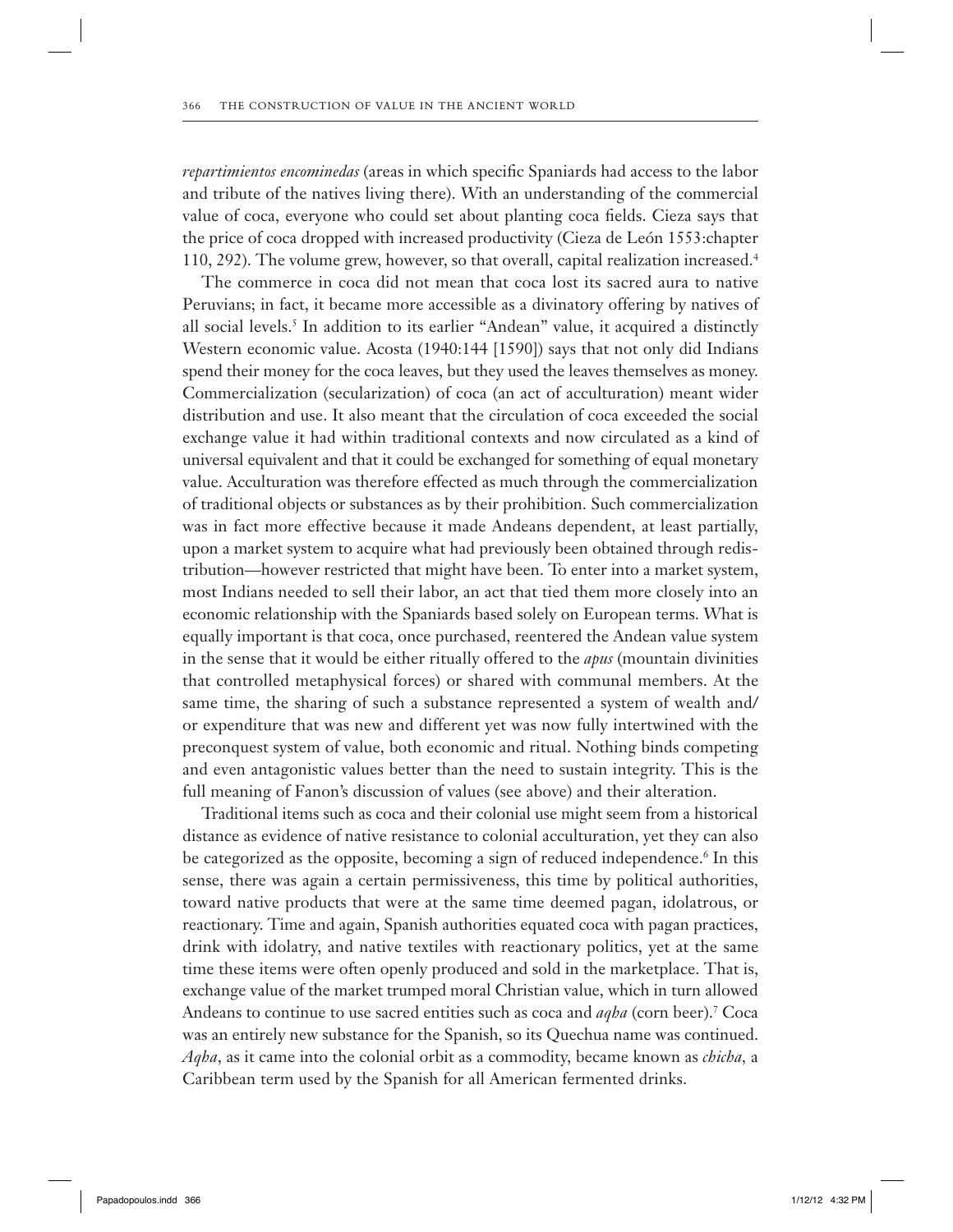Part of this permissiveness was the result of pure economic pressure that was sometimes at odds with, and often outweighed, both state and church prohibitions. The sale of coca, for example, could not be stopped because, according to Santillán, it was too closely linked to the mining industry (Santillán 1950:108–109 [1563]). Coca, however, was not the only native product that was sold in mining areas to mollify Indian laborers. *Chicha* (*aqha*) production and consumption were also tied to mining commerce. Because of this, Viceroy Toledo, fifth viceroy of Peru (1569–1581), encountered a similar problem in his campaign to eradicate native drunkenness. But here the difficulty was also intimately linked with the contradiction of Western technical progress and the mercantile capitalism brought to Peru. The production of *chicha* as a commodity was increased through Western technology, and since *chicha* increasingly functioned as a commodity, the *kero*, a type of cup used to drink *chicha,* also became an object of commerce.

The mines of Potosí were the single most important source of income in Peru, and Toledo organized the Mita de Potosí, which annually sent about 14,248 Indians, or one-seventh of the male population in the provinces, to work there (Rowe 1957:172). By 1620 nearly oneninth of the entire Indian population of Peru lived in Potosí.8 The mines were discovered only in 1545, but already by Toledo's time, Potosí had a very large Indian population; some of the early *mita* laborers were sent specifically to make *chicha* for those who worked in the mine.<sup>9</sup> The workers probably produced *chicha* in the traditional manner—that is, by either chewing or grinding the corn by hand and then fermenting it.10 As Potosí's Andean urban populace grew, demand for *chicha* outpaced the traditional means of production. There was no longer the kind of social and political infrastructure to produce mass quantities of *chicha* as there had been under Inca rule. The demand for *chichi,* therefore, had to be supplied in a different, Western, way.

Production was augmented by the introduction of European mills powered by water. With these, vast quantities of corn brought to Potosí, where the *chicha* was made, could be ground into flour. Toledo realized that he could not stop the natives from making *chicha* for themselves in the traditional manner, but because "corn flour causes more than anything else the drunkenness of the Indians," he forbade that water mills be used for grinding.<sup>11</sup> Too much was at stake for such a law to have any force, however. By 1603 there were 58,800 Indians working in Potosí (Cook 1981:245). There was just too much of a profit to be made by selling *chicha* to them, and the mills owned by Spaniards and Indians kept operating.12 In 1603, only 30 years after Toledo tried to close the mills, one Spaniard wrote:

Each year they make such an infinity of chicha in this city  $\dots$  that it is impossible to imagine it, yet one can calculate the amount of chicha made and the true amount of money spent in this way. Every year 50 thousand fanegas [1.6 bushels] of corn flour enters the city which is used only to make chicha and from each fanega is produced 30, 32 or 34 jugs such that a fanega averages 32 jugs, which calculates to be a million six hundred thousand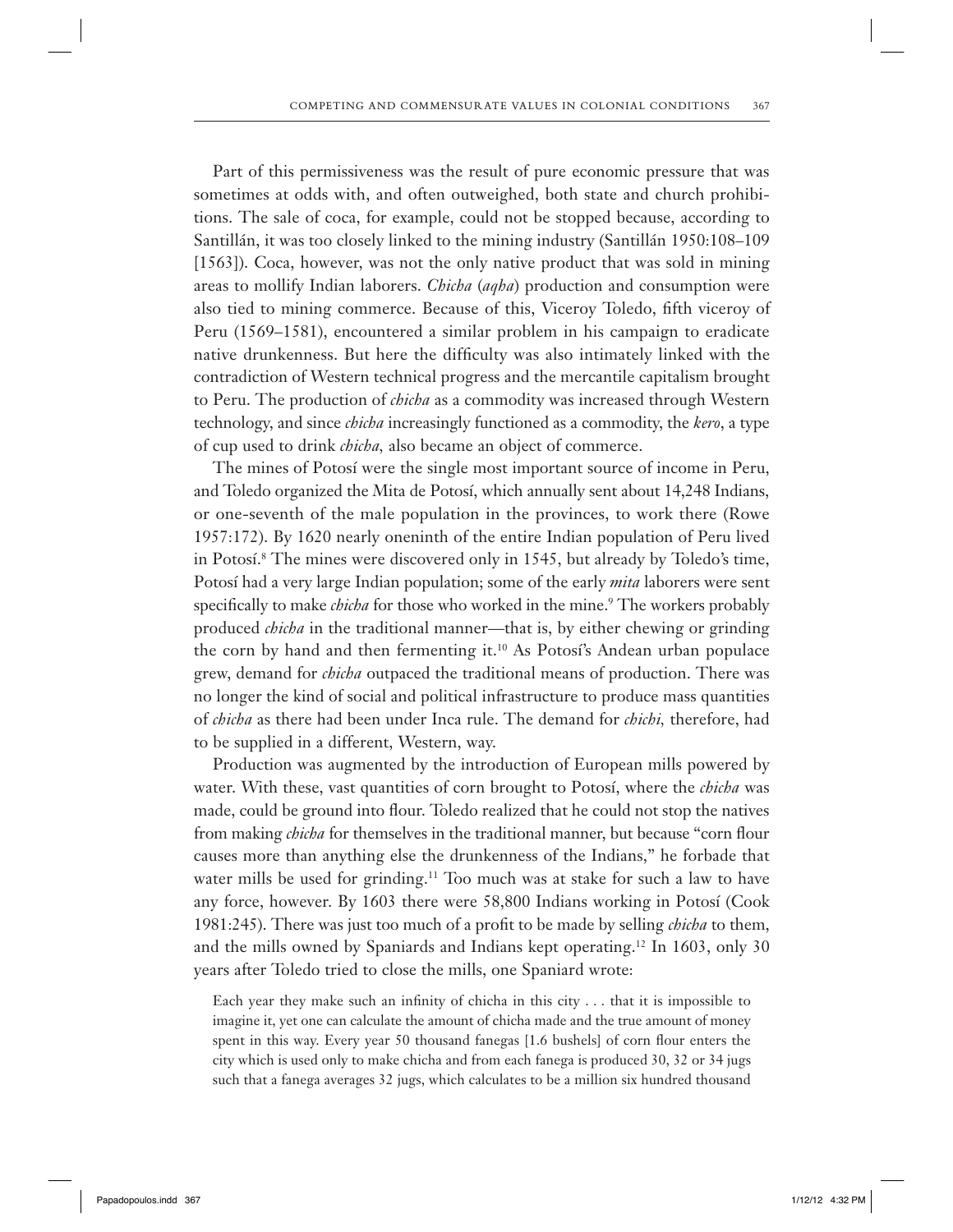jugs and each jug is sold at 8 reales which makes one million and twenty thousand *pesos ensayados*. 13

This is a tremendous expenditure when one realizes that the income for the royal treasury at Potosí in 1603 was 1,688,308 *pesos ensayados* (TePaske and Klein 1982:2:272.). The generation of an income meant that corn for *chicha* production was no longer just a traditional crop for ritual use. It became, like coca, a cash crop in areas where there was a major concentration of labor. Just as with coca, it put into circulation a substantial portion of native wages not collected in taxes. A single bottle of *chicha* cost two-thirds of a day's pay for a free worker and double a day's wage for a *mitayo.*14 The transformation of *chicha* into a commodity as well a need to placate a large native populace, brought about a tolerance toward, or at least an ignoring of, Andean drinking.15

But drinking in this form was something new. That is, *chicha* as a commodity was drunk in *chicherías* of cities with large native populations, such as Cuzco and Potosí. In the *chicherías,* native residents as well as transients drank a socially distinct beverage; rather than a drink shared within a familial or communal setting, *chicha*  became something that was bought. It was primarily produced by *chicheras,* Andean women who hired themselves out to make the *chicha* (see Glave 1989:354–355).

It is within the context of this commoditization that colonial production of some traditional objects, such as *keros* and *aquillas* (drinking cups), occurred (Figure 20.7). The Inca produced *keros* (wood) and *aquillas* (silver or gold) to drink corn beer (*aqha*) to express ritually all kinds of religious, political, and social relations. And even though the Inca state apparatus, which had produced a standardized vessel



**Figure 20.7.** Inca *aquilla* (silver drinking vessel) (a); Inca *kero* (wooden drinking vessel) (b); both ca. 1500 (private collections).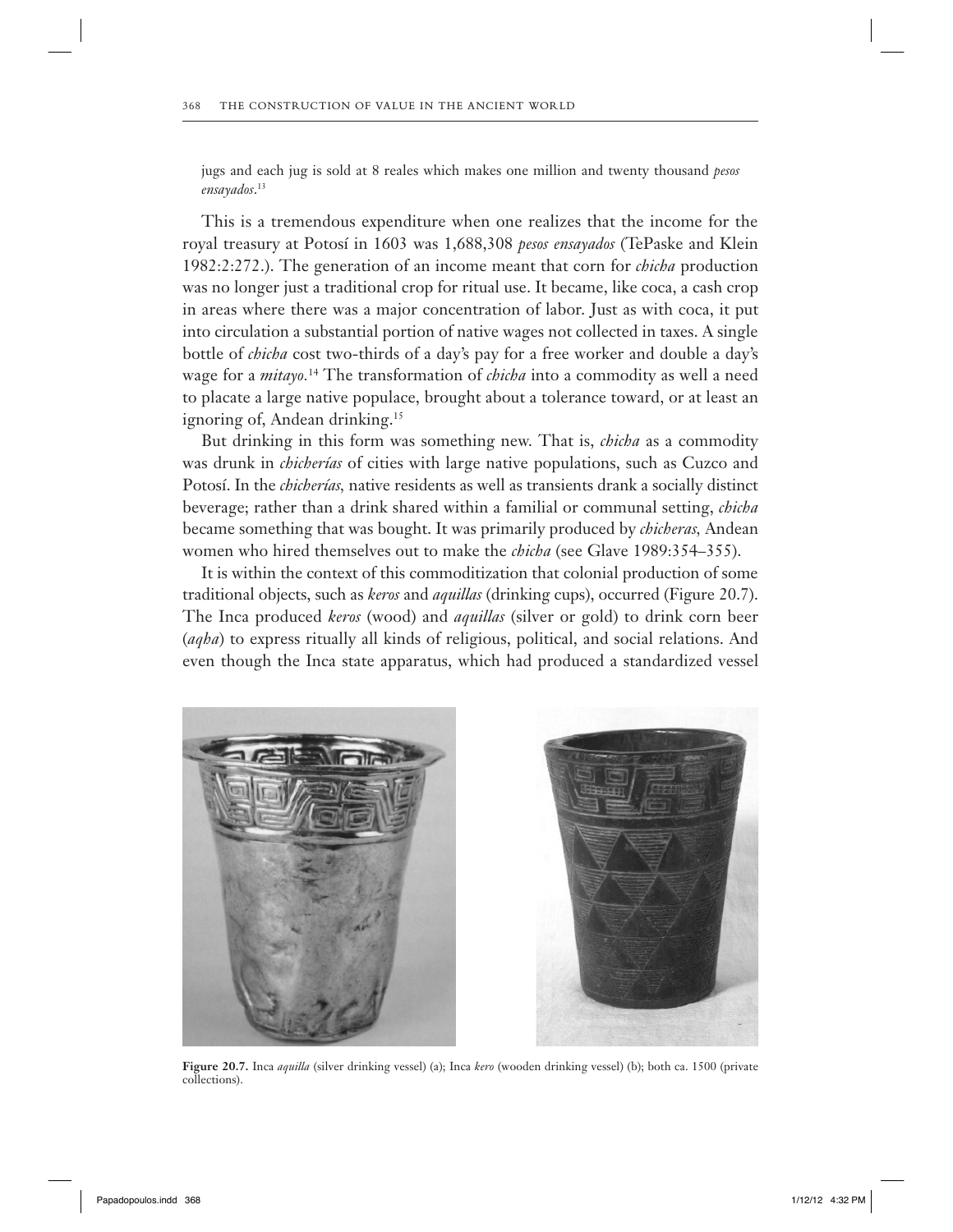type in vast quantities, was gone, throughout the colonial period, the same vessels were produced in even greater numbers and with equal uniformity in terms of imagery and size. This fact argues for a systematized production of *keros* rather than piecemeal fabrication by individuals. The mechanism for this production remained partially within a traditional context, but it was also partially altered by the commoditization of the colonial market system. It is clear from several pairs of *aquillas* recovered from the shipwreck of *Nuestra Señora de la Atocha,* a treasure ship that sank off the coast of Florida in the late summer of 1622, that *aquillas* were being produced in Potosí and could be gotten through a market system (Cummins 2002). Several *aquillas* depict Potosí itself on panels around the rims. By their material, *aquillas* could be classified as luxury items, restricted by price and Andean custom to the native elite, but they were now available to curious Spaniards, who bought or were given them for the trip to Spain. *Keros* could be found in every Andean household, if we are to believe Cobo, and native craftsmen were still making *keros* for native consumption. But access to these traditional items did not necessarily come through internal community patterns of redistribution. *Keros,* like *aquillas,* were irrevocably bound to *chicha,* and they became commodified as *chicha* itself became a commercial object.

This commercialization can first be inferred by a document from the Ayacucho area. In a 1611 document, Don Bernabé Sussopaucar, a wealthy native of Sucos, testified that he was owed two *keros* that year by all the Indians of the community. He did not collect them but gave them to the church.<sup>16</sup> There are three key points to this document. First, *keros* are treated here as a kind of income. The debt is couched in terms of a specific object and quantity, and the terms are therefore distinct from traditional debt, which was couched in terms of time. This difference is important because Sucos was situated in the highly commercialized Huancavalica-Huanta mining area; the accumulation of so many *keros* there implies that Don Bernabé was able to convert native labor into cash through the *keros* (Stern 1982:248–249, note 51). Second, although the *keros* were now being treated as a kind of currency, they were still valued for their traditional role. Don Bernabé does not mention one but rather two *keros*. The quantity that each Indian owed cannot be considered arbitrary. Rather, it demonstrates that whatever commercial value a *kero* now had, it was still predicated on its use in a pair, as was true of the production and use of *keros* in the pre-Columbian Andes (see Cummins 2002). That is, a single *kero* would not have halved the value received; it would have made the entire stock useless. Finally, the fact that *keros* are mentioned in relation to the church demonstrates that *keros* were secularized to the extent that they could be openly collected and used.

The importance of *keros* as secular objects constituting personal wealth becomes evident in other wills of elites and nonelites. *Keros* and *aquillas* appear in these mundane documents as legitimate objects, openly listed throughout the viceroyalty as things to be either inherited or sold. For example, in the 1608 *testamento* of María Guarza, an *yndia natural* living in Santiago del Cercado, the Indian section outside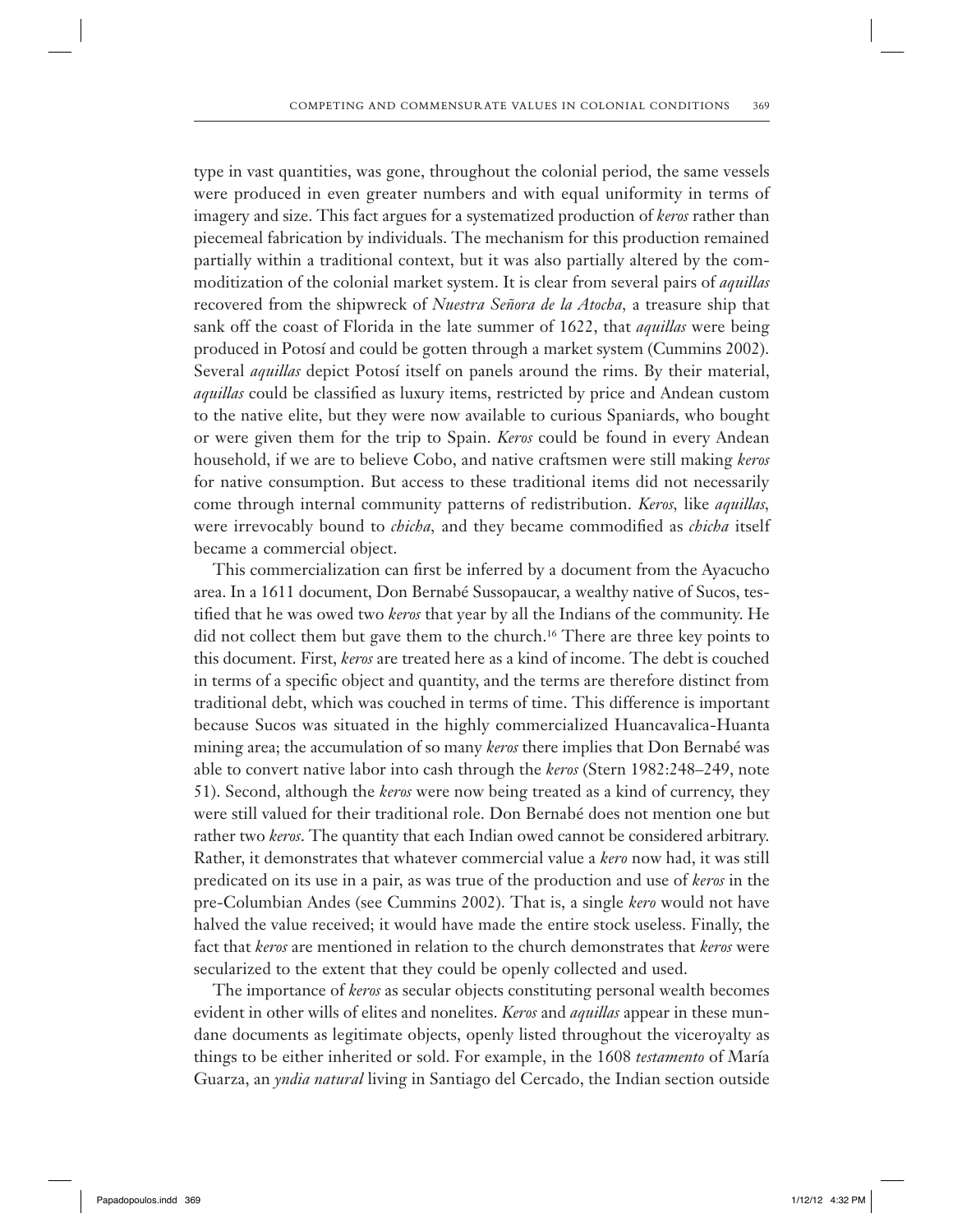of Lima, María declares that she owns "a pair of painted wooden cups."17 The 1628 will of Ysabel Chumbicarba (1628: no folio number), natural of Santaorlla but living in Santiago del Cercado, is even more specific, stating that she possesses "tres llimpis del Cuzco," or three (pairs?) of painted *keros* from Cuzco (Cuzco style). Ines Guamguan, a widow from the Pueblo de San Bartolomé de Guacho, declared in 1614 that she possessed, among other things, "a black *lliclla* [shoulder cloth] and another new black and white cotton *manta* [carrying cloth] and a pair of old silver *cocos* [aquillas] of the ancient style and also a wooden crucifix, it is my will that it all be sold."18 The money was to go for a Mass to be said for her soul. Clearly, the conversion of a pair of *aquillas* into cash in the market had an uncompromised Christian telos.

Painted *keros* are also found in the wills of *curacas* as far north as present-day Ecuador and southern Colombia, even from areas where the Inca had not reached. The will of the *curaca* of Otavalo, Don Alonso Maldonado, states, "I have four pairs of painted keros [and] I ask that the three large pairs be sold at auction and the small pair be given to my daughter Doña Gregoria." To his son, Don Pedro Maldonado, he left "a pair of aquillas."19

In a 1592 will, Don Cristóbal Cuatin, principal of Tusa, declares that he has "two pairs of painted keros of the Cuzco type" and "two cocos of silver that in the language of Cuzco are called aquilla ("Dos pares de limbiquiros del uso de Cuzco; dos cocos de plata que en la lengua del Cuzco se llama aquilla" Cuatin 1592)."

In a will of 1598, Don Diego Collin, age 80 more or less, swore that he was from an ancient line of *curacas* from Panzaleo and that he had been confirmed as a *curaca* by the Inca.20 He mentions several imperial Inca objects in his possession, such as feathered tunics, bells, and a silver headdress, that still had symbolic importance 60 years after the conquest. Among other things, he lists at least eight pairs of painted *keros* ("queros pintado") and one pair of unpainted *keros* ("queros negros"), which he dispersed to his nephew, son, and wife (Collin 1598:fs. 32v-34r).

In these documents, *keros* are understood to be, among other things, the property of an individual, who freely and openly lists them in a colonial legal context. Some may have been bought by or given to the owner. Some may have come into the owner's possession as the inheritance of Inca gifts given to an ancestor prior to the conquest. In the wills, *keros* constituted a legally recognized form of inheritance that was especially important for *curacas* and their descendants. Such objects, as first given by the Inca, could help substantiate a colonial claim to an unbroken descent from a *curaca* at the time of conquest. This primordial time was named in colonial legal documents as "el tiempo del Inca." An object such as a *kero* or *aquilla* that was listed in a will as "del uso de Cuzco" could be interpreted as material proof for hereditary claims to contemporary political power.

The vessels, listed in wills from Ecuador to Bolivia, equate at one level to all other things listed in wills, such as land, houses, cattle, and saddles. They are all forms of property, things of monetary value. Whatever symbolic value they might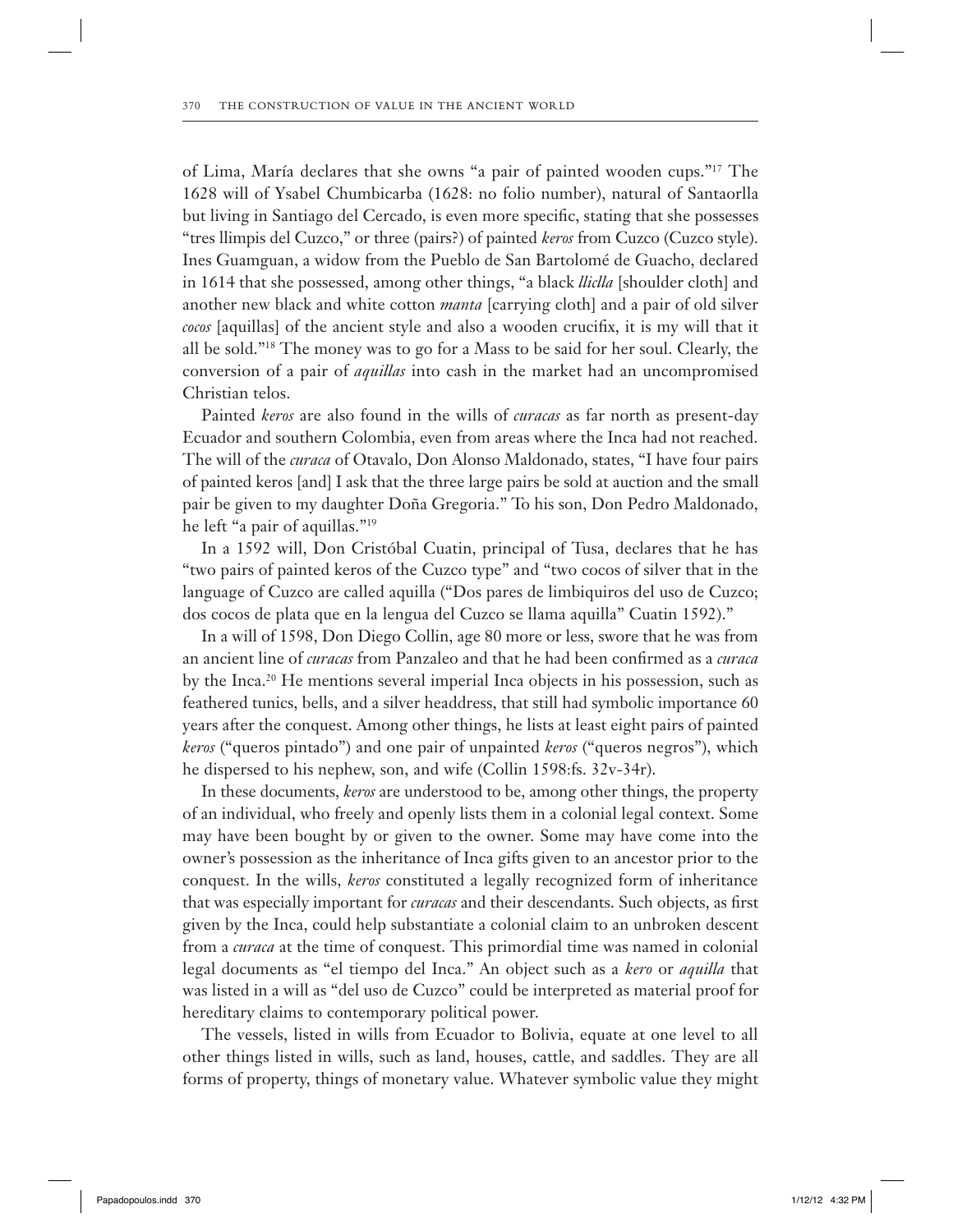also have been understood to possess by the owners is veiled, glimpsed only in the Quechua terms that name them, as well as in oblique phrases such as "del uso de Cuzco" and the fact that they are listed in pairs.

What is it, then, that ontologically links these vessels if not material or production technology, criteria we normally impose on Inca art to categorize various objects from an analytical framework?21 First of all, *keros* and *aquillas,* regardless of their material, do have a commonality beyond their vessel shape. There is no such thing as an individually produced *kero* or *aquilla*. They are always made in pairs and are almost always used in pairs because, as Garcilaso explains:

They had . . . cups for drinking that were paired [*todos hermanos*], two by two: be

they large or small, they had to be of the same size, of the same form, from the same metal, gold or silver, or wood. And this they did so that there would be equality in what they drank.<sup>22</sup>

Production in pairs is thus an intrinsic attribute of *keros* and *aquillas*. Although *aquillas* are made differently than *keros,* their production is linked in that they are always made as pairs. Equally importantly, the pair must be made from the same material and perhaps from the same source. That is, the pair of *keros* seems to have been made from the same block of wood, and it may be that silver and gold *aquillas* were thought to have been made from a single source of metal. As Garcilaso de la Vega makes clear, the production in pairs is based upon the social relations enacted through ritual drinking. That relationship is predicated upon the moiety division of *ayllu* (kin group) communities into *hanan* and *hurin* (respectively, upper and lower), such that each pair of vessels is a materialization of this social division; the pair is even personified as *hermanos* (brothers). And although one could believe that Garcilaso de la Vega is using the seventeenth-century understanding of the word,<sup>23</sup> he is actually referring to the Quechua term *yanantin yanantillan,* which Holguín translates as "dos cosas hermanadas" (two things intimately related). *Yanantin* is a term and concept critical to social identity in the Andes, as discussed by Platt (1976); it finds its materialization in the production of *aquillas* and *keros.* In other words, this aesthetic principle, deeply rooted in how objects were produced and used, expressed social values in the Andes.

## Values: Commensurate and Incommensurate

We think of certain materials as having intrinsic qualities that give them seemingly universal value. Gold may be the substance most identified as being endowed with such value, because of its qualities. It is incorruptible, divisible, portable, scarce yet sufficient, and aesthetically desired for its color, brilliance, and malleability. Gold clearly carried commensurate value for Spaniards and peoples of the Americas, as already discussed. Other materials did not ordinarily have such value, but they could quickly acquire such status. In Mexico, feathers and the working of surfaces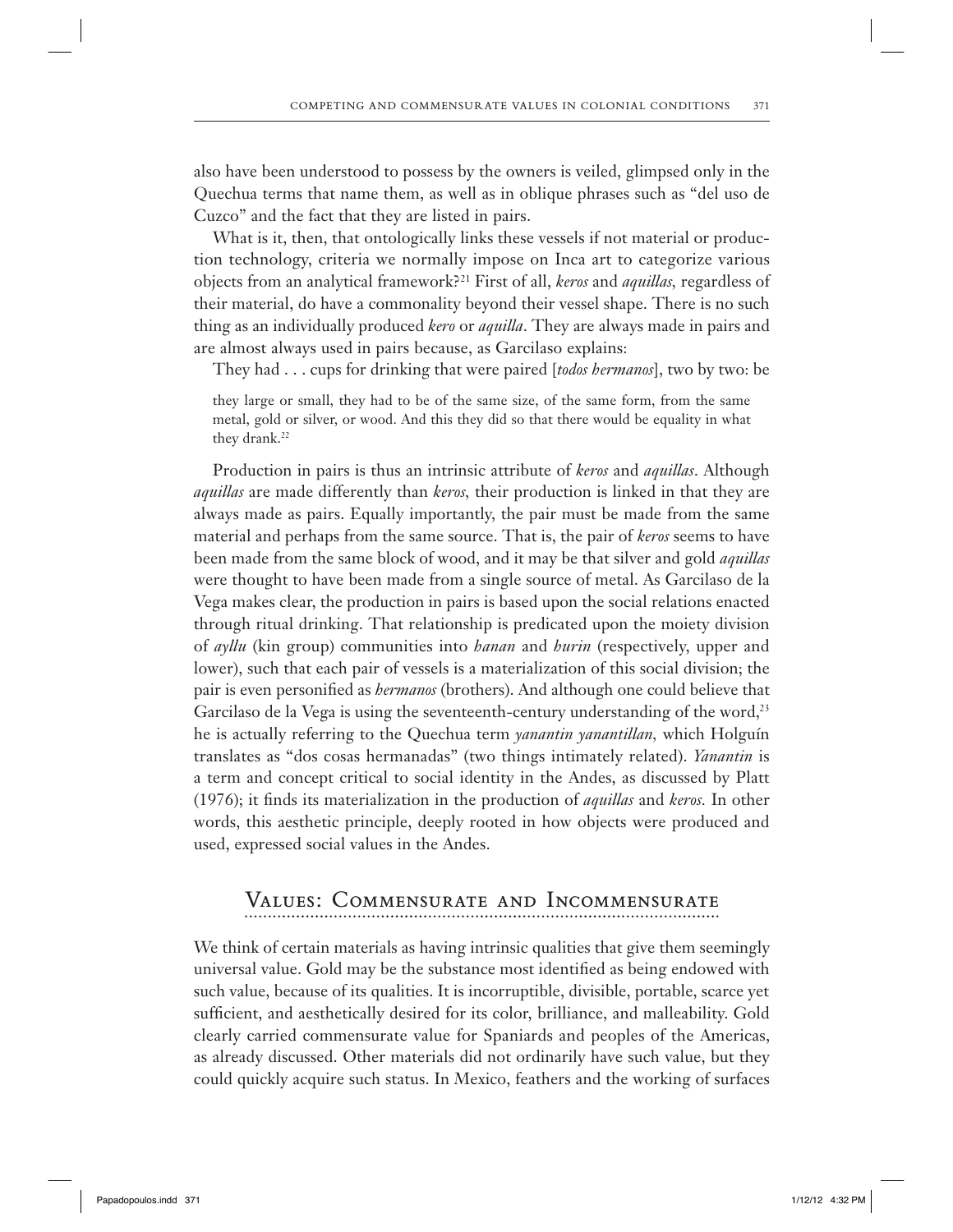in feathers quickly came to have such status, as recognized in 1560 by Felipe de Guevara, who wrote about paintings (Guevara 1788 [1560]). Already by that time, images based upon woodcut prints were being given as prestigious gifts and as ambassadorial exchanges in Europe. Guevara also expounds on the wondrousness of the new red that came from the cochineal of Mexico. It was greatly prized for its quality and price.

The Aztecs already understood materials such as feathers and paintings to be

commodities, which were bought and sold in the marketplace. Thus they had a commensurate place within a market economy in which their exchange value was realized. However, it was the changing nature of the market itself, in terms of far greater demand than had ever been realized in Mexico, that accounted for the fact that monetary value outstripped social values. It is here that values are not absolute and that excess of exchange value can undermine social values. This issue is clearly indicated in the 1553 debates of the *cabildo* (town council) of Tlaxcala concerning the cultivation and sale of cochineal, a red dye produced by an insect that grows on the cactus plant.

Tlaxcala, a Nahuatl-speaking community to the east of Tenochtitlán/Mexico City, had aided Cortés against the Aztecs. In recognition of their allegiance to Cortés and Charles V, the Tlaxcalans were given expanded privileges within the viceroyalty and were classified as semi-independent. Nonetheless, their prestige and power did not alleviate the same clash of values in Mexico that occurred in Peru, as discussed above. Thus we read in the *Actas de Cabildo* that:

The cabildo deliberated about how everywhere throughout Tlaxcala the cochineal cactus, from which cochineal comes, is being planted. Everyone does nothing but take care of cochinel cactus; no longer is care taken that maize and other foods are being planted. For food—maize, chiles and beans—and other things people need were once inexpensive in Tlaxcala. It is now because of this neglect that the cabildo members saw that all the foods are now expensive. The owners of the cochineal cactus merely buy maize, chiles etc., and they definitely feel that it is with their cochineal, by which [they gain] their money, are acquired cacao beans and cloth [they need]. They no longer want to cultivate their fields; they just stopped doing it out of laziness. Because of this, now many fields are overgrown with grass, and already famine has arrived. Things are no longer as they were long ago for cochineal is making people lazy [Restall et al. 2005:130–132].

The quality of the red color meant that cochineal quickly became a much soughtafter commodity within the arena of an international economy. As with the silver of Potosí, the demand for cochineal altered social practices and community economies. The expanded market for cochineal meant abandoning subsistence farming for a cash crop, or at least that is the complaint of the indigenous political leaders of Tlaxcala. It may be in fact that fields were left uncultivated to harvest the cochineal bug; however, the real complaint is about the shift in values. The complaint about attention to a market crop and the accumulation of monetary wealth is really a complaint about the creation of the individual who stands outside the values, both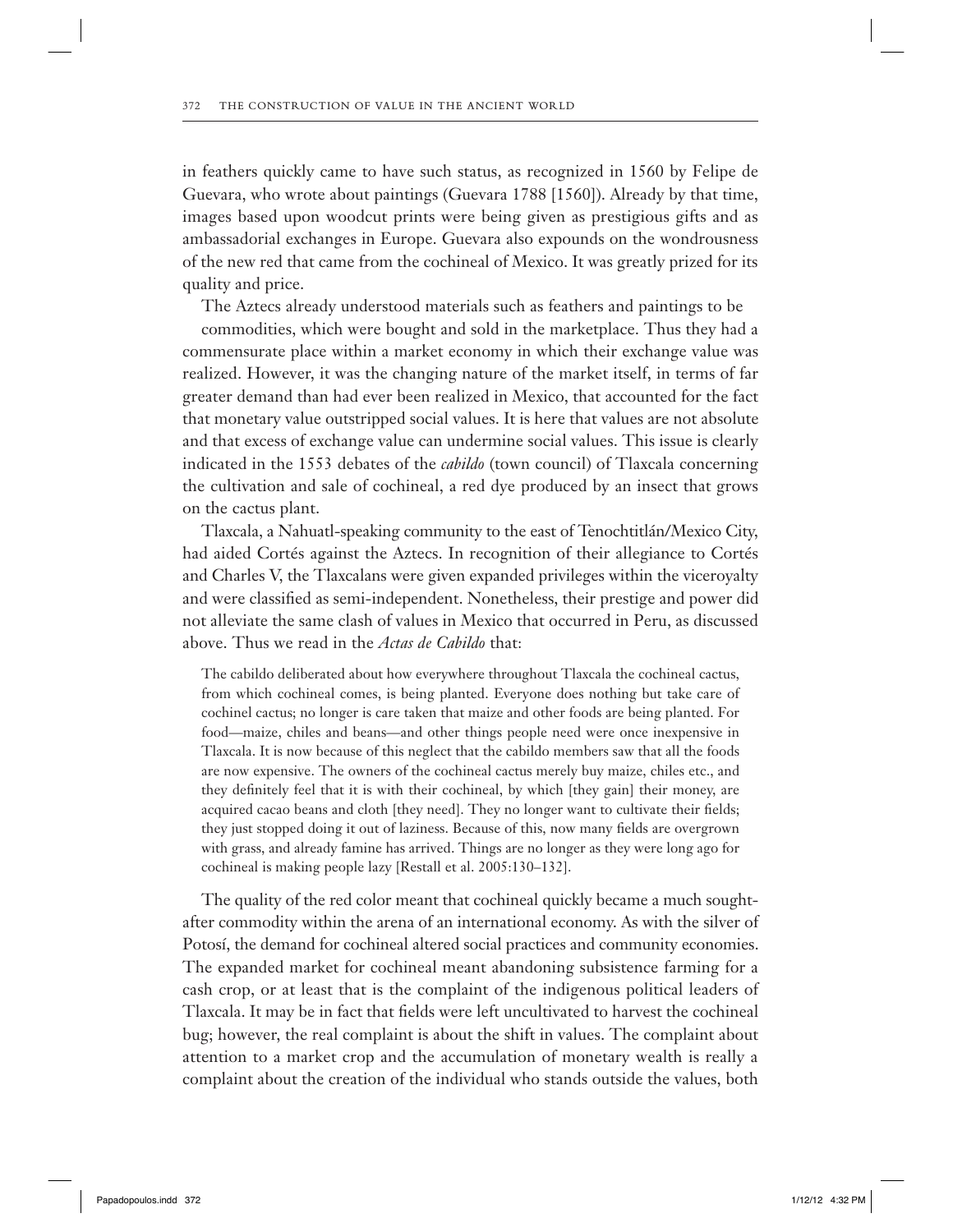economic and ethical, of the community. This text has as its subtext the dissolution of the *alteptetl* (the Nahua concept of social community).

Returning to the questions posed at the beginning of this essay concerning how disparate concepts of value understood by Europeans seem to find equivalent concepts in Quechua and Aymara, as expressed in bilingual dictionaries, I believe it is a more complex issue. The issue revolves around a colonial imposition of values in general, but most especially economic, human (esteem), and moral (ethical/ religious) values. These values become entangled in objects, which in turn can be quantified numerically as well as economically and recorded in any number of quasicommensurate systems, be they quipus, written documents, or pictorial manuscripts. The objects themselves, however, can be understood to enact and/or express values that were deeply held by competing interests groups. In the conquest and settlement of the Americas, it becomes clear how the disparate concepts of value of the conqueror come to stand for a common set of values for all.

#### **Notes**

1. Sahagún states as much at the beginning of the manuscript. When addressing the reader about the first book, which details Aztec deities, he writes: "Al Lector. Para la intelligencia de las figuras, o ymagines que estan aqui adelante: notara el prudente lector, que son las ymagines de los dioses, de que se trata en este primero libro: los quales adorauan estos naturales desta nueva españa, en tiempo de su ydolatria: cada una tiene su nombre escrito junto a la cabeça, y el capitulo, y numero de hojas, donde se trata del mismo dios, o ydolo: esta junto a los pies" (Sahagún 1577: folio 9v).

2. The manuscript as it now exists was authored and illustrated in part by Martín de Murúa, a Basque Mercedarian friar. The original 1590 title page was reused, pasted onto a blank folio, so that the original title, *Famossa Historia,* could not be read. The title as it now appears on folio 1r reads, *Historia del origen y genealogía real de los reyes ingas del Perú, de sus hechos, costumbres, trajes y manera de gobierno.* The manuscript is known as the *Galvin Murúa,* after its present owner, Sean Galvin. It was begun sometime before 1590, and Murúa continued to work on it until perhaps 1615. The Potosí image, created by Murúa, seems to have originally appeared at the beginning of the manuscript of 1590. It was later copied by Guaman Poma for his manuscript *Nueva Coronica I buen Gobierno.* (See Cummins forthcoming, a 2012, b2013; and Cummins and Ossio in press, 2012).

3. The analysis of coca, *chicha,* and *keros* first appeared in my book (Cummins 2002). Mangan (2005:92) gives a masterful account of the how the commodification of *chicha* in Potosí had direct influence on gender roles and the independence of women, as they controlled the distribution in *chicharías/pulperías*. One finds the same transformation in gender roles in Quito in numerous documents that detail the independence of native women who owned and ran pulperías.

4. José de Acosta (1940: 181 [1590]) says that traffic in coca leaves around 1570 in Potosí amounted to more than 500,000 pesos a year. Coca plantations continued being a major source of revenue for a number of seventeenth-century Cuzco residents such as Juan García Durán, Pedro González Tadeo, and Martín García. They owned fields in Paucartambo, where they employed a number of natives for harvesting and transportation. Coca was a labor-intensive industry, second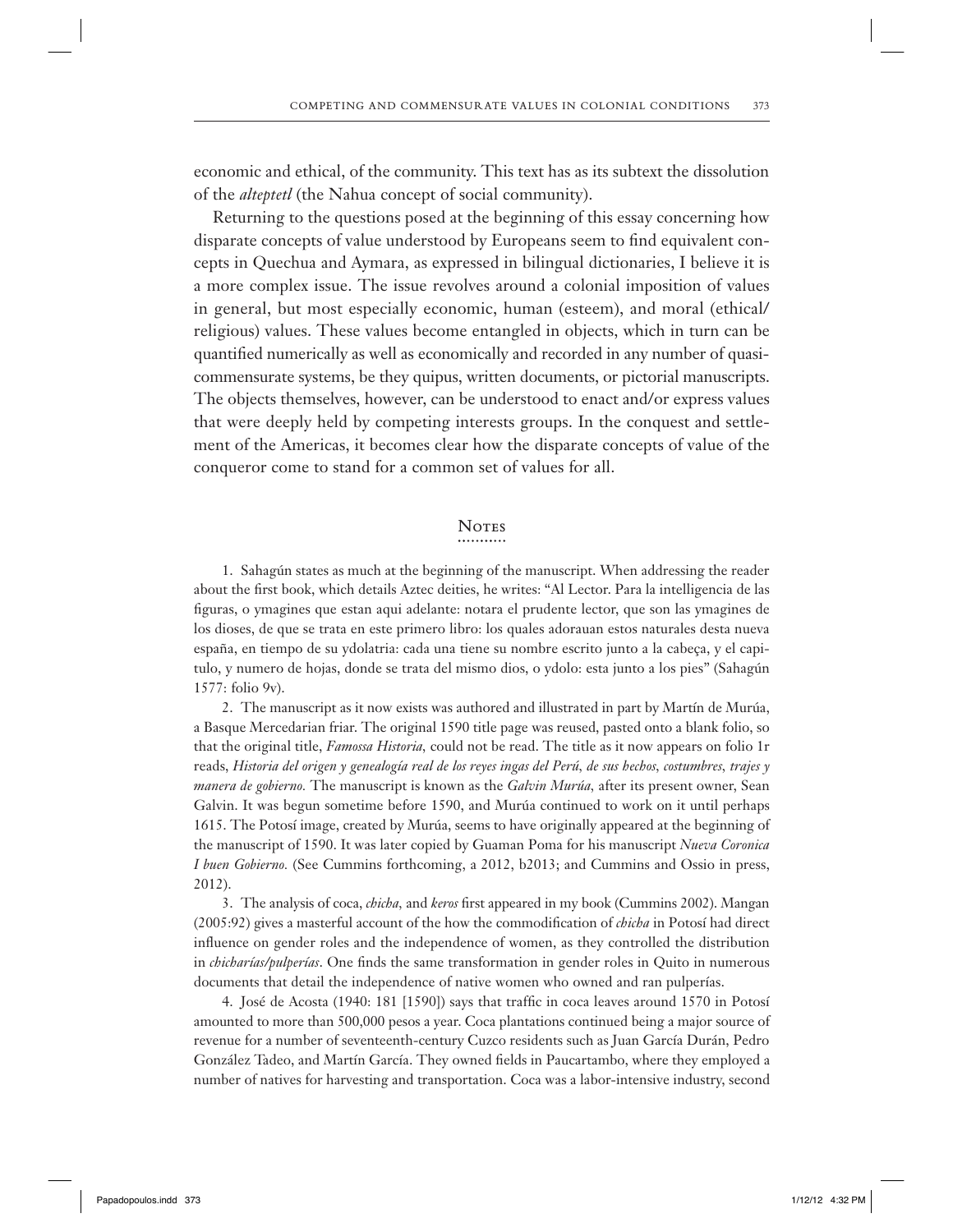only to mining, and was thus a major source of native income (Bastidas 1645: fs 632, 633, 649, 676, 677, 764, 766).

5. Coca and *chicha* are still the quintessential elements in most Andean rituals. See Allen 1988; Wagner 1976:193–224.

6. Francisco de Acuña records that part of the increased coca production was a direct result of a need to acquire hard currency: "Se dice [for the Pueblo de Capamarca 14 leagues from Cuzco] que después por los visorreyes destos reinos les ha sido mando pagar tasa . . . que el dinero que dan para su tasa, lo van a buscar a los Andes, donde se da la coca, aquilandose para trabajar en las chacras y en otras cosas que les Mandan" (Acuña 1965:319 [1586]. See also Stern's [1982:35–40] discussion of the commercialization of coca.

7. Albornoz 1967:22 [1582] says that both textiles and *keros* were used by the natives to remember the past. Toledo, after the execution of Tupac Amaru in 1572, forbade Indians to wear native clothes as a part of his suppression of Inca resistance (cited in Zimmerman 1943–1944:37).

8. Cook (1981:245–247) estimates a population of 670,000 Indians in Peru in 1620. In 1611, nine years earlier, Potosí had an Indian population of 76,000, most of whom were permanent residents.

9. According to the 1567 testimony of Don Martín Cari, *hanan curaca* of Chucuito, every year he sent to Potosí 500 Indians, some of whom were to make *chicha*. See Díez de San Miguel 1964:19 [1567].

10. I say "probably" here because Cari says that *mita* workers made *chicha*. This implies that men made *chicha,* because only males were subject to *mita* obligations. If indeed men were making *chicha,* this would be a departure from sierra tradition, in which women made *chicha*. Only on the coast is there evidence for men practicing this craft: "En los llanos son hombres y en la sierra son mujeres los que fabrican la chicha" (Arriaga 1968:106 [1621]. It is more than likely that in this case, Cari was including as *mitayoc* wives who accompanied their husbands to the mines and who would have made the *chicha*. Cari's accounting of the females as *mita* laborers would have been according to Andean rather than Spanish reckoning and thus suggests that *chicha* was being made within a traditional context.

11. "Que lo que mas causaba las borracheras a los indios era la harina de maíz" (Toledo 1889:517–518 [1572]).

12. Mills were owned by wealthy *curacas* very early on in the colonial period, as evidenced by the 1588 will of *curaca* Don Diego Caqui of the pueblo San Pedro de Tacna (see Cuneo-Vidal 1977:334).

13. "Hácese cada año en esta villa tanta infinidad de chicha . . . que parece cosa imposible imaginar en ello, cuanto y mas averiguar la cantidad que se hace; y la averiguación verderadera de la cantidad que se gasta se hace en esta manera. Entran en cada año esta villa 50 mil fanegas de harina de maíz que sólo gasta en hacer chicha y se averigua que cada fanega se hacen 30, 32, 34 botijas de chicha, y puesto que una fanega con otra den 32 botijas, viene a ser toda la chicha que se saca de las dichas 50 mil fanegas de harina un millon y 6000 mil botijas y se vende cada botija a 8 reales que hace ensayados un millon y 24 mil pesos" (Anonymous 1965:380 [1603]).

14. An Indian working as a free laborer was paid 12 reals a day in 1596. Wages for free laborers fluctuated, but this is approximately the wage paid in 1603. The wages of a *mitayo* were fixed by law at four reals a day. However, a *mitayo* Indian worked only one week out of three at this rate and could work the other two as a free laborer (see Rowe 1957:172–173).

15. Marie Helmer notes that according to contemporary testimony during the viceroyalty in Potosí, the Indians "celebravan sus fiestas, taquies y borracheras." There is no trace of any intervention by authorities to stop them. This broad tolerance is attributed by Helmer solely to the desire to avoid conflicts that would disrupt silver production. She reports that in the 1610 city of 160,000 people, 75,000 were Indians, coming from all parts of the altiplano. The relative